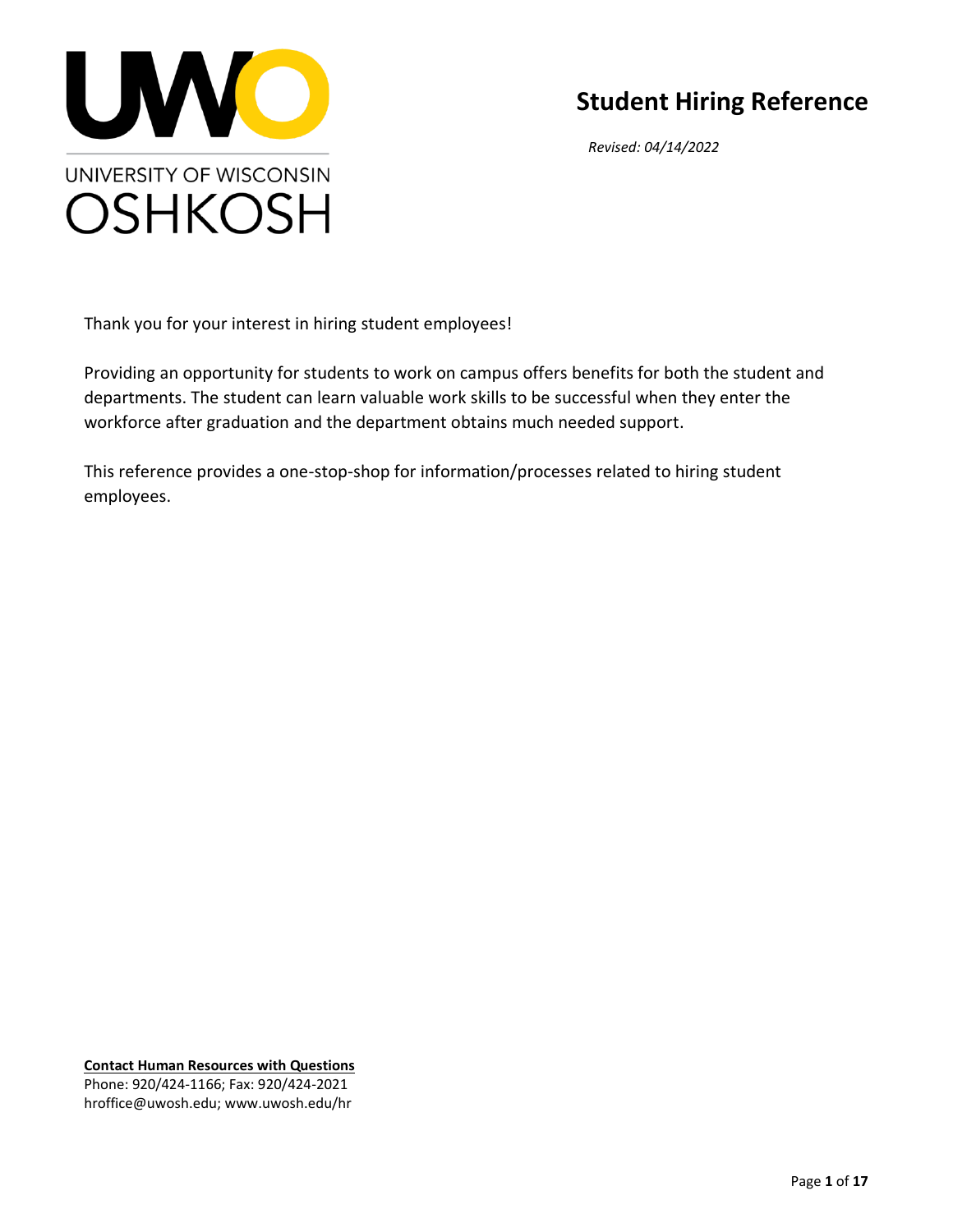## **TABLE OF CONTENTS**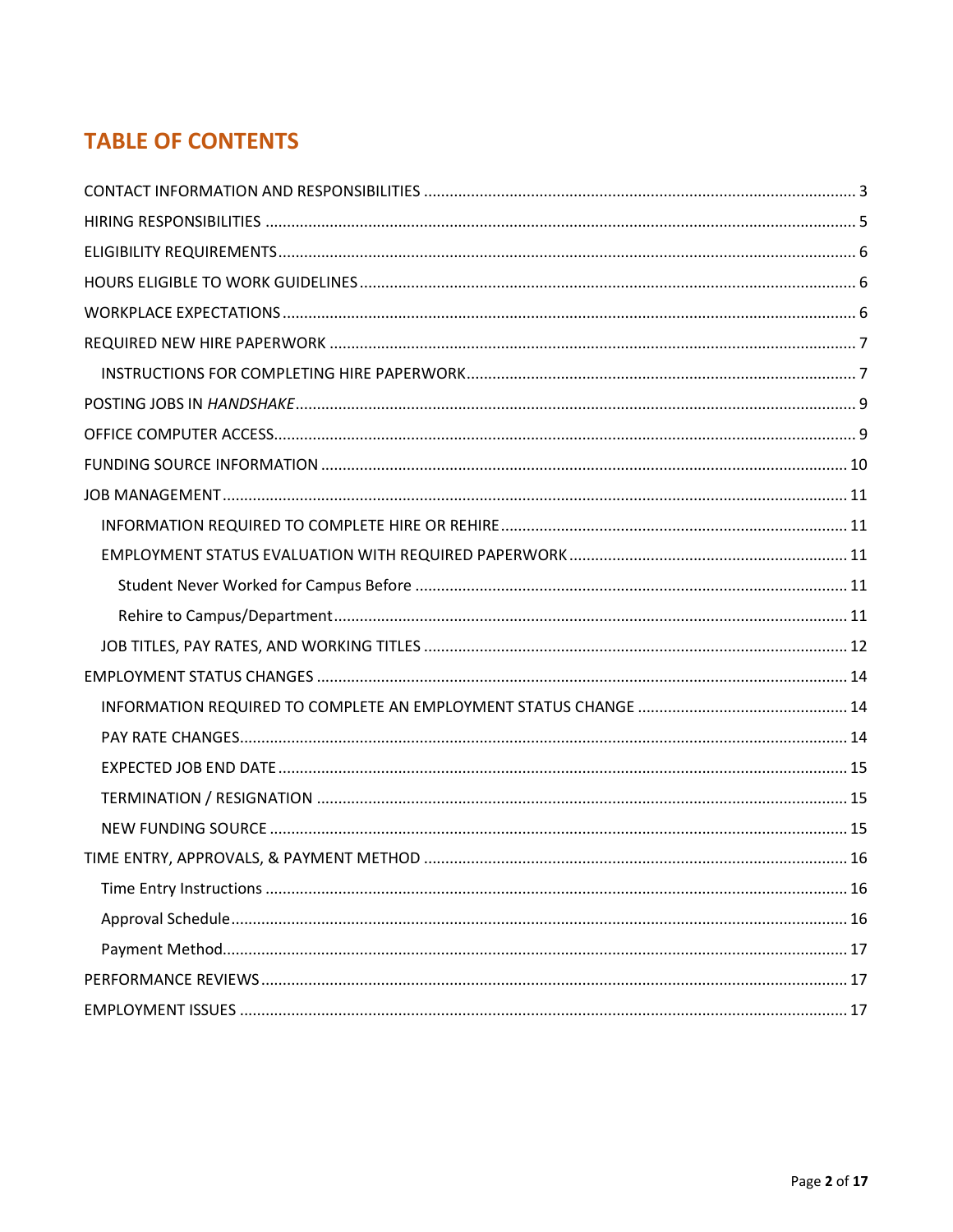# <span id="page-2-0"></span>CONTACT INFORMATION AND RESPONSIBILITIES

| Supervisor/Department<br>Determines job description<br>$\bullet$<br>Post jobs in Handshake<br>Interview candidates<br>$\bullet$ | <b>Contact</b> | <b>Responsibility</b>                                      |  |  |  |
|---------------------------------------------------------------------------------------------------------------------------------|----------------|------------------------------------------------------------|--|--|--|
|                                                                                                                                 |                |                                                            |  |  |  |
|                                                                                                                                 |                |                                                            |  |  |  |
|                                                                                                                                 |                |                                                            |  |  |  |
| Works with Division/College regarding funding source                                                                            |                |                                                            |  |  |  |
| requirements                                                                                                                    |                |                                                            |  |  |  |
| Determines hire eligibility<br>$\bullet$                                                                                        |                |                                                            |  |  |  |
| Ensures compliance with ACA (Affordable Care Act)<br>$\bullet$                                                                  |                |                                                            |  |  |  |
| mandated work hours limitations                                                                                                 |                |                                                            |  |  |  |
| Determines hire date, expected job end date, job title,<br>$\bullet$                                                            |                |                                                            |  |  |  |
| wage, working title, funding source, primary and backup                                                                         |                |                                                            |  |  |  |
| time approvers                                                                                                                  |                |                                                            |  |  |  |
| Collects hiring paperwork as appropriate<br>$\bullet$                                                                           |                |                                                            |  |  |  |
| Approves time entry<br>$\bullet$                                                                                                |                |                                                            |  |  |  |
| Employing Unit Coordinator (EUC) for<br>$\bullet$                                                                               |                | Enters and maintains rehired jobs and new job instances in |  |  |  |
| <b>Student Employment</b><br>HRS (Human Resources System) for students that already                                             |                |                                                            |  |  |  |
| work for Campus, including assigning funding and time                                                                           |                |                                                            |  |  |  |
| approvers                                                                                                                       |                |                                                            |  |  |  |
| Updates expected job end dates, funding source, time<br>٠                                                                       |                |                                                            |  |  |  |
| approvers for current jobs                                                                                                      |                |                                                            |  |  |  |
| Makes sure student has not worked for UW (University of<br>$\bullet$                                                            |                |                                                            |  |  |  |
| Wisconsin) Oshkosh                                                                                                              |                |                                                            |  |  |  |
| <b>Human Resources</b><br>Reviews hiring paperwork for accuracy<br>$\bullet$                                                    |                |                                                            |  |  |  |
| 920.424.1166<br>Enters biographical data and first job for student hire<br>$\bullet$                                            |                |                                                            |  |  |  |
| studentemploy@uwosh.edu<br>https://uwosh.edu/hr                                                                                 |                | Assists EUC with HRS entry issues<br>$\bullet$             |  |  |  |
| Conducts criminal background check upon request<br>$\bullet$                                                                    |                |                                                            |  |  |  |
| Verifies employment<br>$\bullet$                                                                                                |                |                                                            |  |  |  |
| Human Resources Assistant<br>Assists with timesheet access issues<br>$\bullet$                                                  |                |                                                            |  |  |  |
| Processes direct deposit, W4 forms<br>Erin Van Lyssel                                                                           |                |                                                            |  |  |  |
| Reviews payroll entry and processing<br>920.424.1166                                                                            |                |                                                            |  |  |  |
| vanlyssele@uwosh.edu<br>Tracks ACA hours compliance<br>$\bullet$                                                                |                |                                                            |  |  |  |
| https://uwosh.edu/hr<br>Processes international student tax<br>٠                                                                |                |                                                            |  |  |  |
| Career & Professional Development<br>Assists with how to post jobs in Handshake<br>$\bullet$<br>920.424.2181                    |                |                                                            |  |  |  |
| Holds mock interviews<br>$\bullet$<br>career@uwosh.edu                                                                          |                |                                                            |  |  |  |
| Hosts career fair<br>https://uwosh.edu/career                                                                                   |                |                                                            |  |  |  |
| Performs career counseling & assessments<br>٠                                                                                   |                |                                                            |  |  |  |
| <b>Information Technology</b><br>Provides student employees access to office computers<br>$\bullet$<br>920.424.3020             |                |                                                            |  |  |  |
| https://kb.uwosh.edu/page.php?id=83598<br>helpdesk@uwosh.edu                                                                    |                |                                                            |  |  |  |
| Assists with NetID and email access issues<br>https://uwosh.edu/it                                                              |                |                                                            |  |  |  |
| <b>Financial Aid</b><br>Manages work study program<br>$\bullet$                                                                 |                |                                                            |  |  |  |
| 920.424.3377<br>https://uwosh.edu/financialaid/work-study/                                                                      |                |                                                            |  |  |  |
| fao@uwosh.edu                                                                                                                   |                |                                                            |  |  |  |
| https://uwosh.edu/financialaid                                                                                                  |                |                                                            |  |  |  |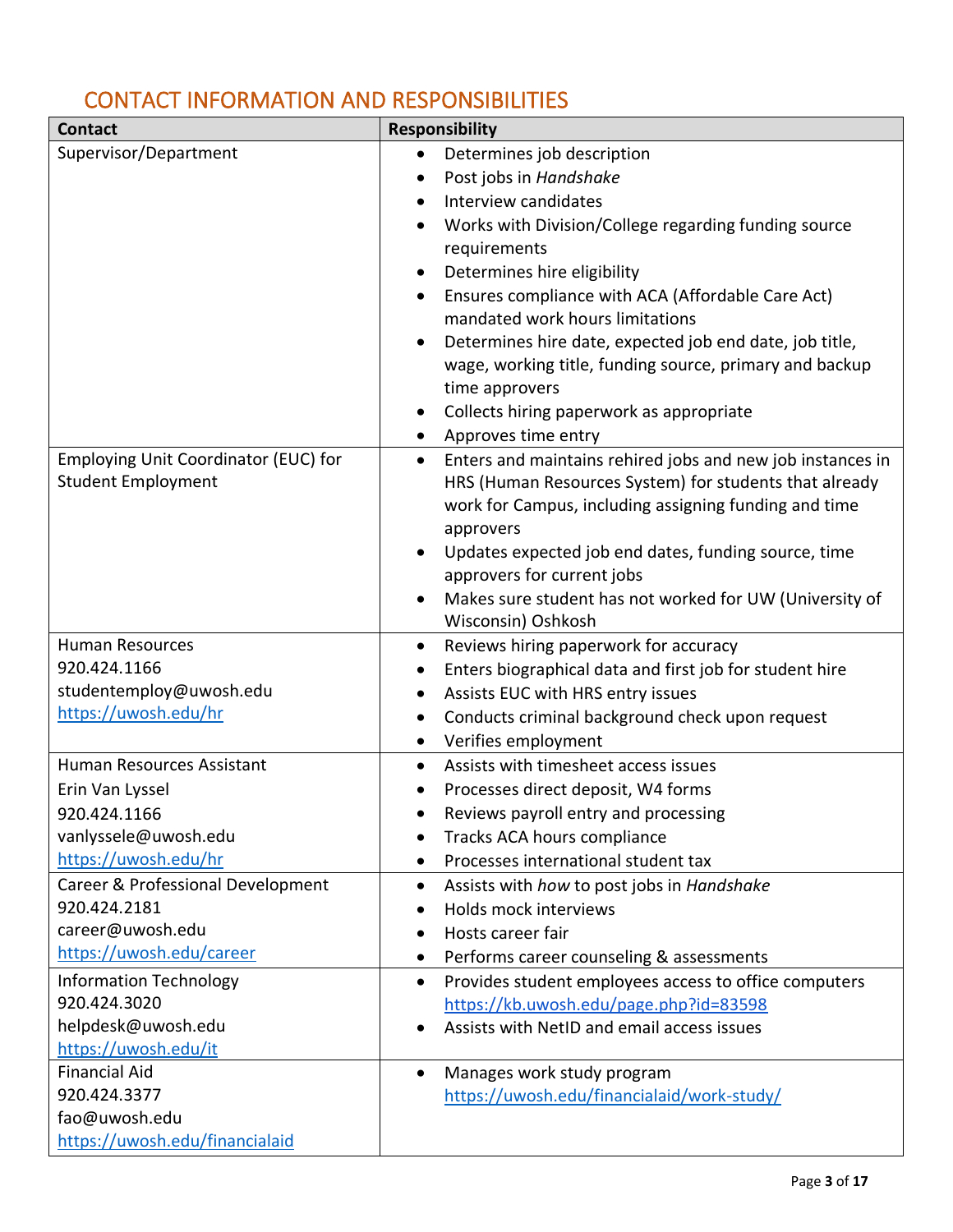| Dean of Students                     | Assists with concerns related to the well-being of students |
|--------------------------------------|-------------------------------------------------------------|
| 920.424.3100                         |                                                             |
| https://www.uwosh.edu/deanofstudents |                                                             |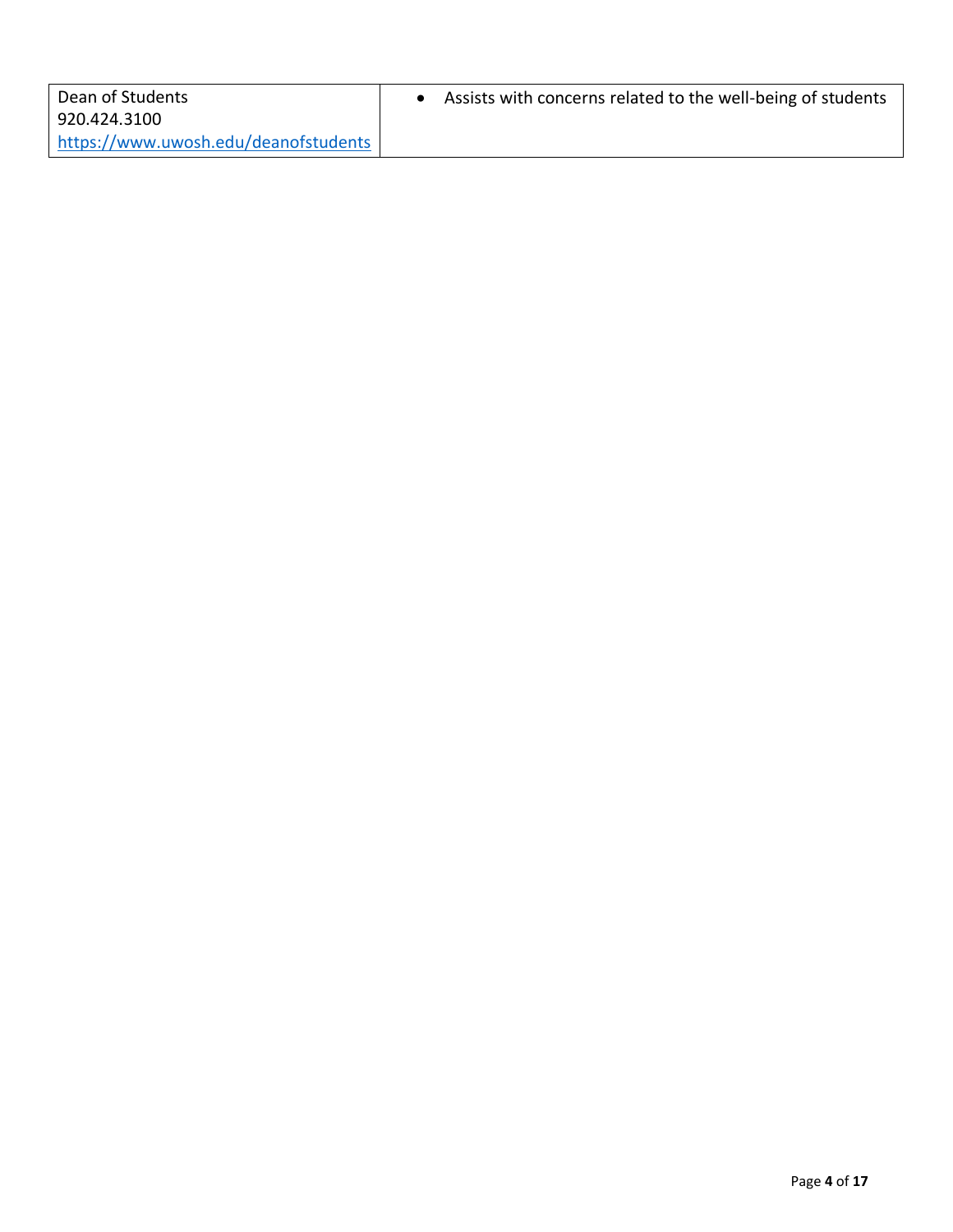### <span id="page-4-0"></span>HIRING RESPONSIBILITIES

#### **Supervisor / Hiring Manager**

- Creates position description/responsibilities
- Determines hourly pay rate and dates of service (including expected job end date for academic year)
- Posts job in *Handshake*
- Determines funding string to pay student wages
- Determines primary and backup approvers of timesheet
- Interviews and hires students
- Confirms credit enrollment eligibility and other departmental employment eligibility
- Discusses work hours and expectations with students
- Discusses with student, and ensures compliance with, ACA mandated work hours limitations
- Works with office support staff / Employing Unit Coordinator to hire student
- Confirms with student if ever worked on campus before and collects paperwork required for hire
	- o Completes with student/Ensures required hired paperwork is completed *prior to* start date of employment
	- o Completes Student Appointment Form as appropriate
- Communicates with office support staff / Employing Unit Coordinator (EUC) when student:
	- o resigns or no longer works for them (including over the summer months)
	- o needs a pay rate increase (form needs to be signed by supervisor and EUC)
	- o needs the expected job end date updated
	- o needs funding updated
	- o needs time approvers updated
- Approves hours worked as entered in HRS by student
- Works with student regarding employee relations issues

#### **Office Support Staff / Employing Unit Coordinator (EUC)**

- Assists with posting jobs in *Handshake* as appropriate
- Assists with completing the required hiring paperwork as appropriate
- Communicates updates with supervisors as shared by Human Resources
- EUC maintains jobs in HRS system, which includes, but not limited to:
	- o Updating expected job end dates
	- o Creating another job for student employees currently working on campus
	- o Rehiring a returning student employee's job
	- o Updating funding strings
	- o Updating time approvers

#### **Human Resources**

- Enters the biographical data, first job on campus (along with time approvers and funding for first job) for student employees
- Updates pay rate changes (based on form submitted by supervisor/EUC)
- Communicates with EUC regarding current student employees' status
- Assists EUC with issues related to job maintenance
- Assist supervisors and students with timesheet access issues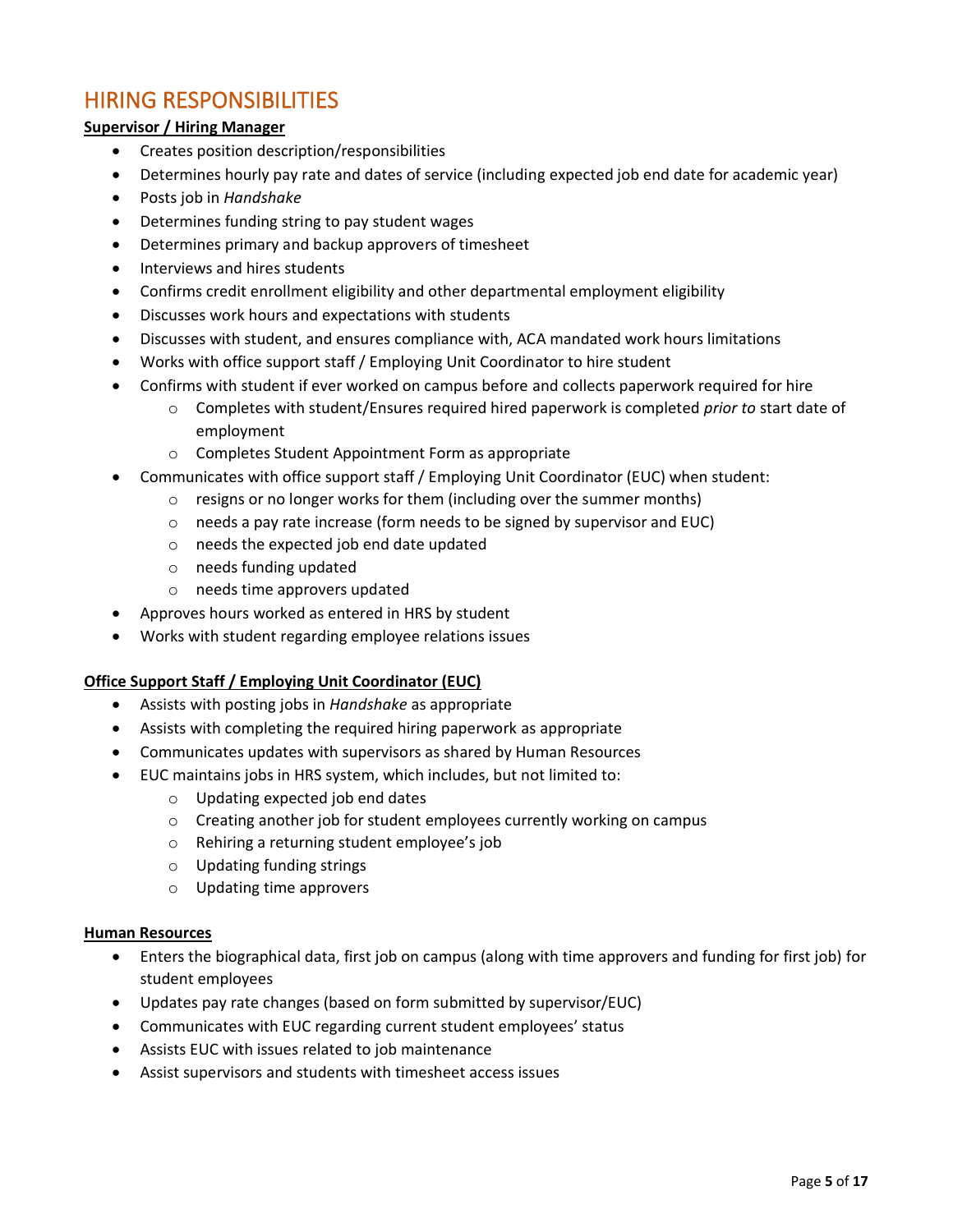## <span id="page-5-0"></span>ELIGIBILITY REQUIREMENTS

#### **General Requirements**

- Must attend an accredited higher education university/college and provide verification showing proof of course enrollment
	- o Examples of documentation include:
		- class schedule OR
		- letter from school confirming enrollment
	- $\circ$  All documents must include school name, student's name, dates of enrollment and total credit hours

#### **Course Enrollment Requirements**

|           | • Fall and Spring Terms: | Must be enrolled at least half-time                            |
|-----------|--------------------------|----------------------------------------------------------------|
|           |                          | (6 credits for undergraduate; 4.5 for graduate level)          |
| $\bullet$ | <b>Summer Session:</b>   | Must be enrolled 3.0 credits for undergraduate and graduate OR |
|           |                          | enrolled at least half-time in upcoming Fall term              |

*Note that there are limitations on the total hours a student may work between all jobs. Please refer to the Hours Eligible to Work Guidelines for more details.*

#### **GPA Requirements**

GPA requirements may be set at the discretion of the department/college/division. Campus does not have an overall GPA requirement to work on campus as a student employee.

## <span id="page-5-1"></span>HOURS ELIGIBLE TO WORK GUIDELINES

**If the student has more than one campus job, he/she and the supervisors must coordinate the total hours working per week between departments. Total hours per week include all jobs together.** Supervisors are responsible for ensuring students are not going over the required hours limitations, including during the 12-week period for the summer months.

- All student employees, excluding international students, are eligible to work a maximum of 25 hours per week between all jobs within the Fall and Spring academic terms. There are periods where students may work more hours; however, it is restricted. Please refer to the work eligibility schedule found on the Student Employees webpage for details: https://uwosh.edu/hr/current-employees/student-employees
- <span id="page-5-2"></span>• **International Students can work a maximum of 20 hours per week while classes are in session** due to VISA requirements. If they work more, they could be at risk of being sent back to their home country.
- These limitations are directed via the Affordable Care Act (ACA) employer mandate. If we do not follow these guidelines, then UW System/Campus will be responsible for paying federal fines. Information regarding the mandate can be found: [Agreement Verification -](https://uwosh.edu/hr/wp-content/uploads/sites/90/2015/11/Agreement-Verification-of-Hours-of-Work-Student-Employment-1.pdf) Hours of [Work](https://uwosh.edu/hr/wp-content/uploads/sites/90/2015/11/Agreement-Verification-of-Hours-of-Work-Student-Employment-1.pdf) Students are required to sign.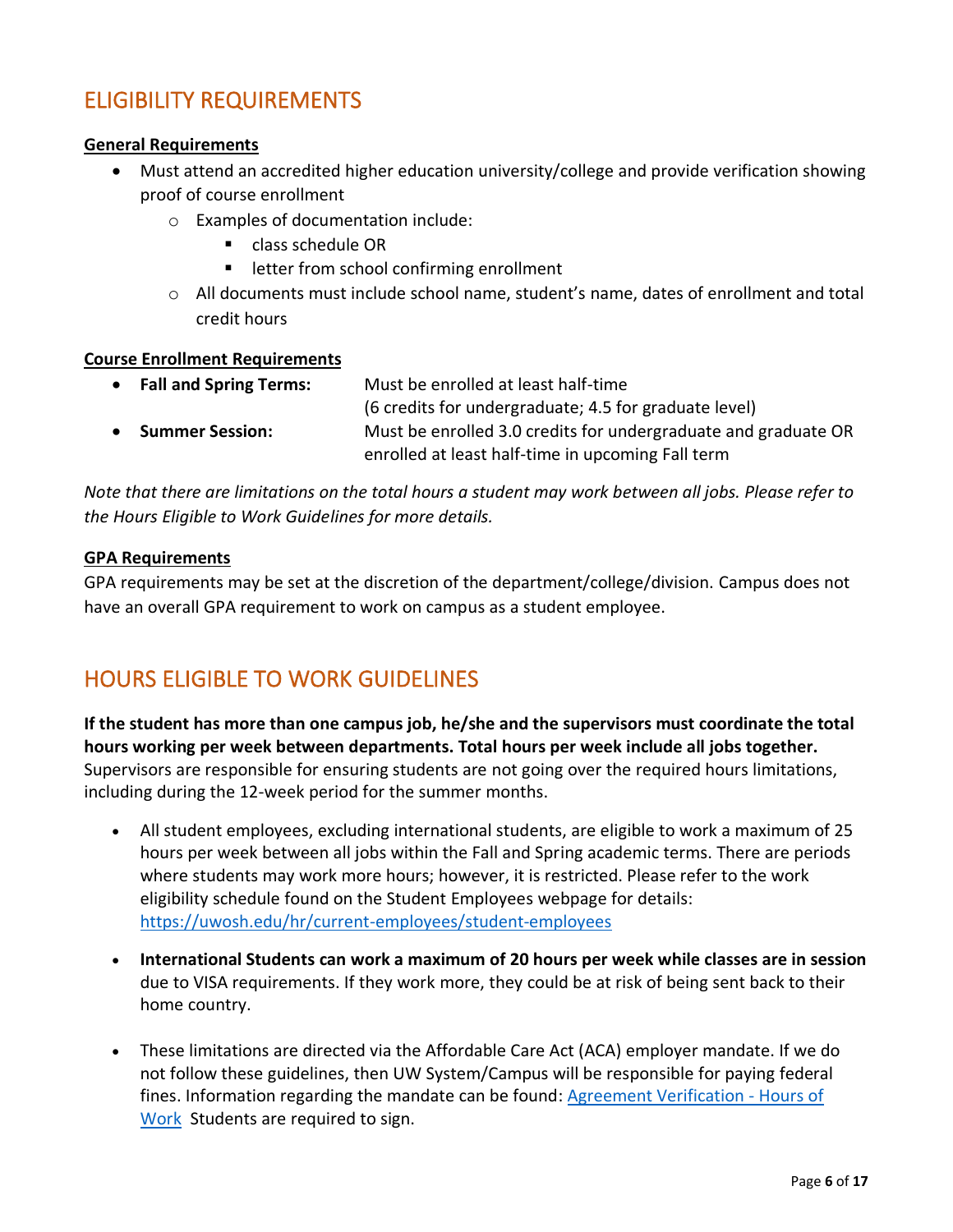## WORKPLACE EXPECTATIONS

All student hourly positions are at-will positions and may be terminated at any time provided the reason is not prohibited by law. It is the University's position that the Campus [Workplace Expectations](https://uwosh.edu/hr/wp-content/uploads/sites/90/2016/02/WorkplaceExpectationsPolicyProposal-FINAL-3-24-17.pdf) [Policy](https://uwosh.edu/hr/wp-content/uploads/sites/90/2016/02/WorkplaceExpectationsPolicyProposal-FINAL-3-24-17.pdf) applies to student employees in the same manner as staff.

## <span id="page-6-0"></span>REQUIRED NEW HIRE PAPERWORK

If a student has never worked for Campus before then specific hiring paperwork will be required *on or before the first day of employment.* 

### **Student employees should not start working until the criminal background check (if required) and the I-9 Form is completed.**

Supervisors should work closely with the EUC/office support staff to ensure required hire paperwork is obtained from the student, and submitted to Human Resources, *prior to* the student start date.

### <span id="page-6-1"></span>INSTRUCTIONS FOR COMPLETING HIRE PAPERWORK

The Student [Employment Checklist](https://uwosh.edu/hr/wp-content/uploads/sites/90/2020/12/Student-Employment-Checklist-2-2.docx) should be used for all New Hire and Rehired student employees to ensure that all proper paperwork is completed prior to start or restart date.

- Paper forms requiring submission:
	- o [Student Appointment Form](https://uwosh.edu/hr/wp-content/uploads/sites/90/2020/01/Student-Appointment-Form-11.1.21.doc)
	- $\circ$  [Direct Deposit](https://uwservice.wisconsin.edu/docs/forms/pay-direct-deposit.pdf) if a direct deposit form is not completed or has incorrect account information, funds will go to a US Bank Focus Card that will be mailed to the home address listed in HRS (where W2 forms are sent).
	- o [Criminal Background Check Form](https://uwosh.edu/hr/wp-content/uploads/sites/90/2021/02/CBC-Form-2021.docx) (if applicable) *must be completed before the first day of employment*; request is submitted by supervisor; the form can be found under the Hiring Paperwork section on the Human Resources Forms page
	- o [Agreement and Verification of Hours of Work](https://uwosh.edu/hr/wp-content/uploads/sites/90/2015/11/Agreement-Verification-of-Hours-of-Work-Student-Employment-1.pdf)
- Electronic documents requiring submission (**process steps found below**):
	- o I9 *must be completed on the first day of employment or before***; must supply original documentation as listed on page 3 of Form I-9. Employment will be terminated if this form is not verified and completed within three days of employment.**
	- o W4/WT4

[Process for student W4 entry and updating](https://uwservice.wisconsin.edu/docs/publications/pay-update-federal-state-w4.pdf) (this is completed by the student through their My UW System Portal once they are hired in the system\*).

• Students can update their tax withholdings at any time via the portal. *\*If the student's permanent residence is outside of Wisconsin, the student employee should complete the [Supplemental W-4](https://uwservice.wisconsin.edu/docs/forms/tax-w4-supplemental.pdf) (on paper) and submit this to the Office of Human Resources. This document will exempt them from Wisconsin state income tax.*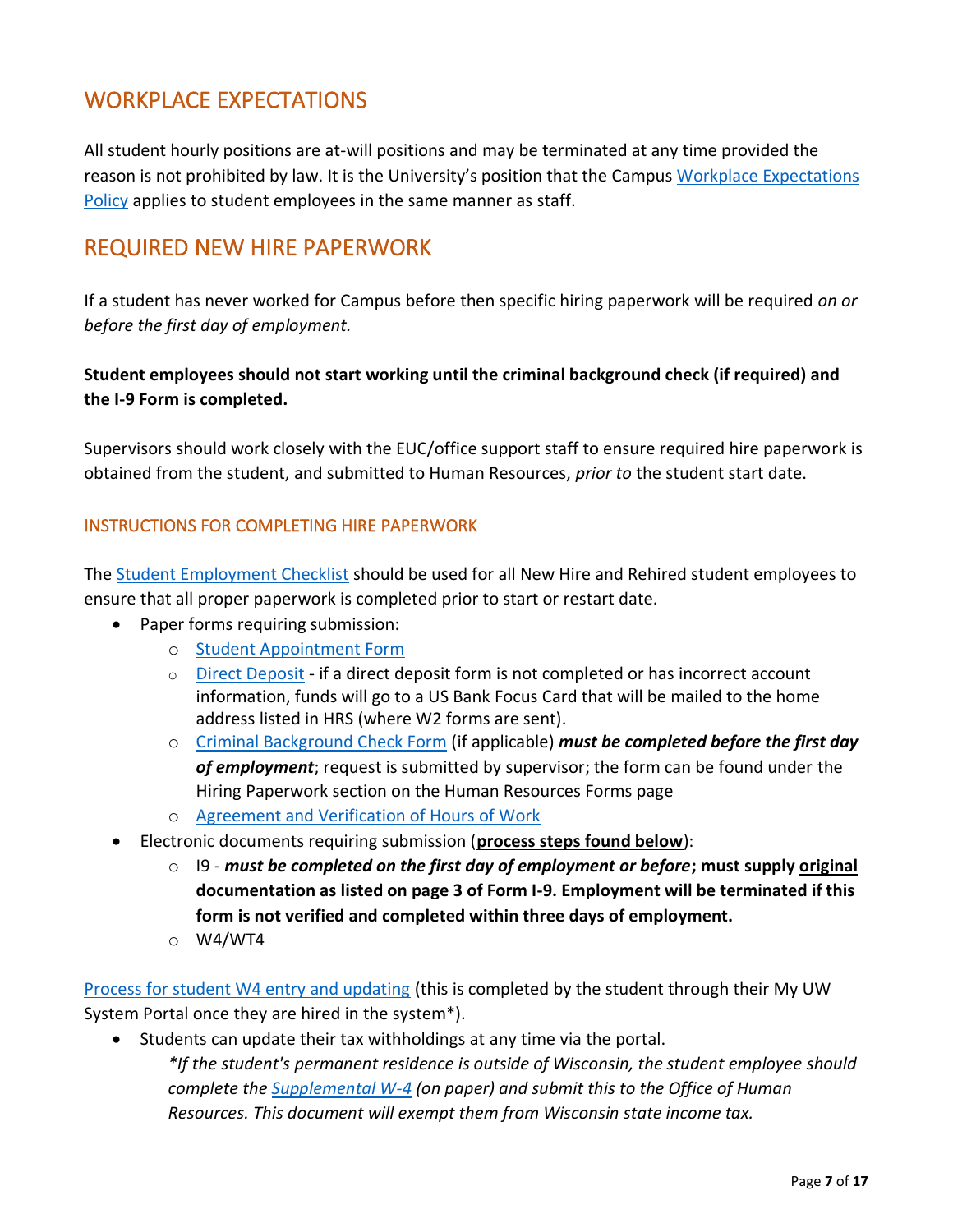[Process for electronic I9 student completion](https://uwosh.edu/hr/wp-content/uploads/sites/90/2020/11/12-Process-for-Students-to-do-I9-electronically-1.pdf) (**must be completed on or prior to students first day employed**).

*International Students must come to Human Resources, Dempsey 328, to complete required forms. Documents to bring along include I-20, I-94, Passport, VISA, and Social Security Card.*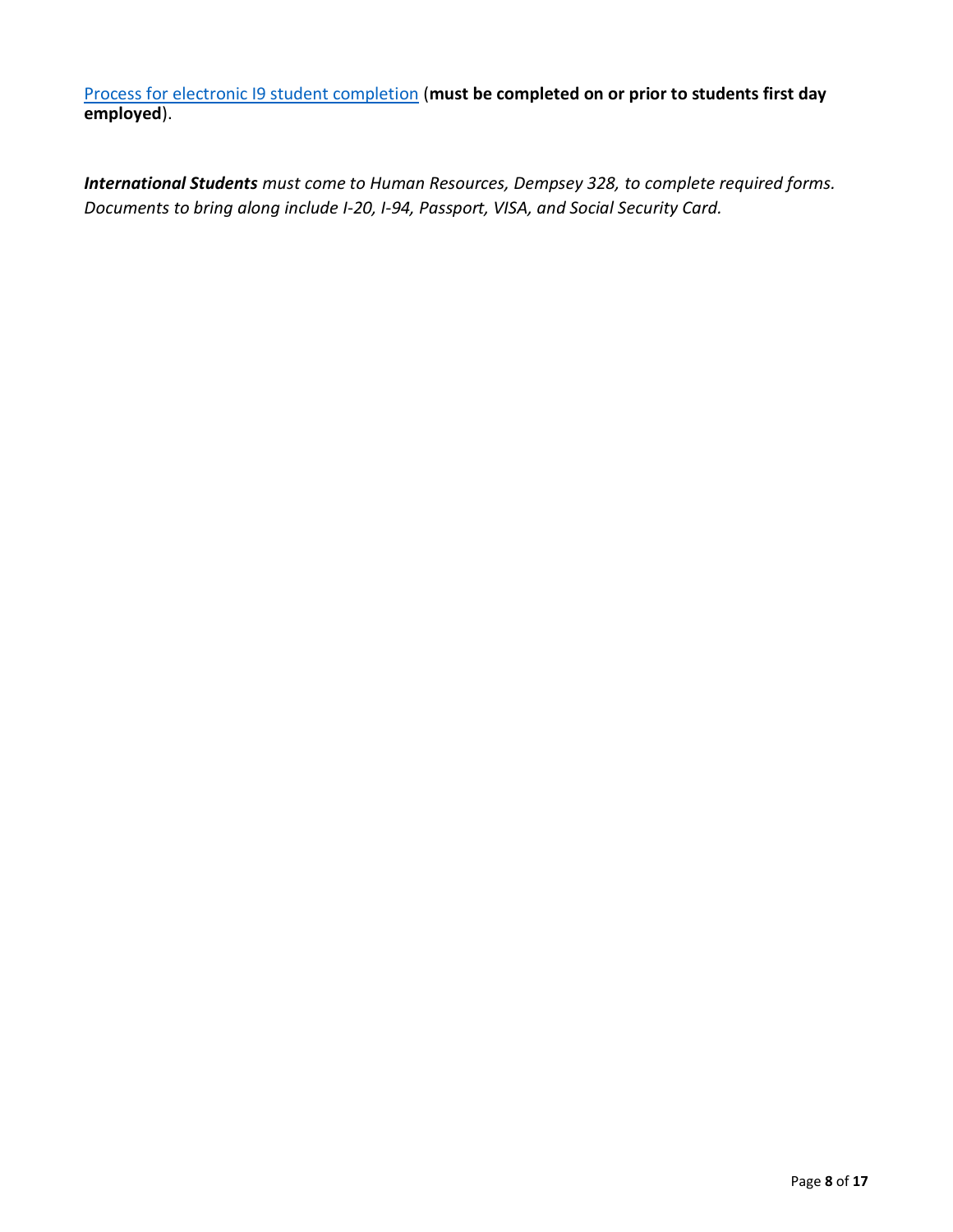# <span id="page-8-0"></span>POSTING JOBS IN *HANDSHAKE*

Jobs can be posted on *Handshake* via Career & [Professional Development,](https://uwosh.edu/career) 920-424-2181.

*Handshake* **is the primary way students find jobs on campus.** It provides a one-stop-shop area for all student employees to search for available jobs. If you do not post your job in *Handshake,* you may have difficulty recruiting student workers.

If you are requesting to utilize specific research funds, there may be a requirement to post a job for a minimum of two weeks. Please refer to the manager of the funding source for details on posting requirements.

If you have questions on *how* to post jobs in *Handshake* contact Career & Professional Development. If you have other questions regarding posting requirements work directly with our department/ college/division or the manager of the funding source. Career & Professional Development is unable to provide specific information regarding posting requirements.

## <span id="page-8-1"></span>OFFICE COMPUTER ACCESS

If the student employee needs access to the office computer to complete work, contact IT to gain access. The student must have an active job in HRS/PS related to your department before computer access will be granted: <https://kb.uwosh.edu/page.php?id=83598>

Special student employee computer access is not required if the student employee does not need access to the office computer and will only be entering time in the timesheet. The student can use computer labs or his/her own computer to enter time on the timesheet.

Questions regarding computer access? – contact IT directly at 920-424-3020 o[r helpdesk@uwosh.edu](mailto:helpdesk@uwosh.edu)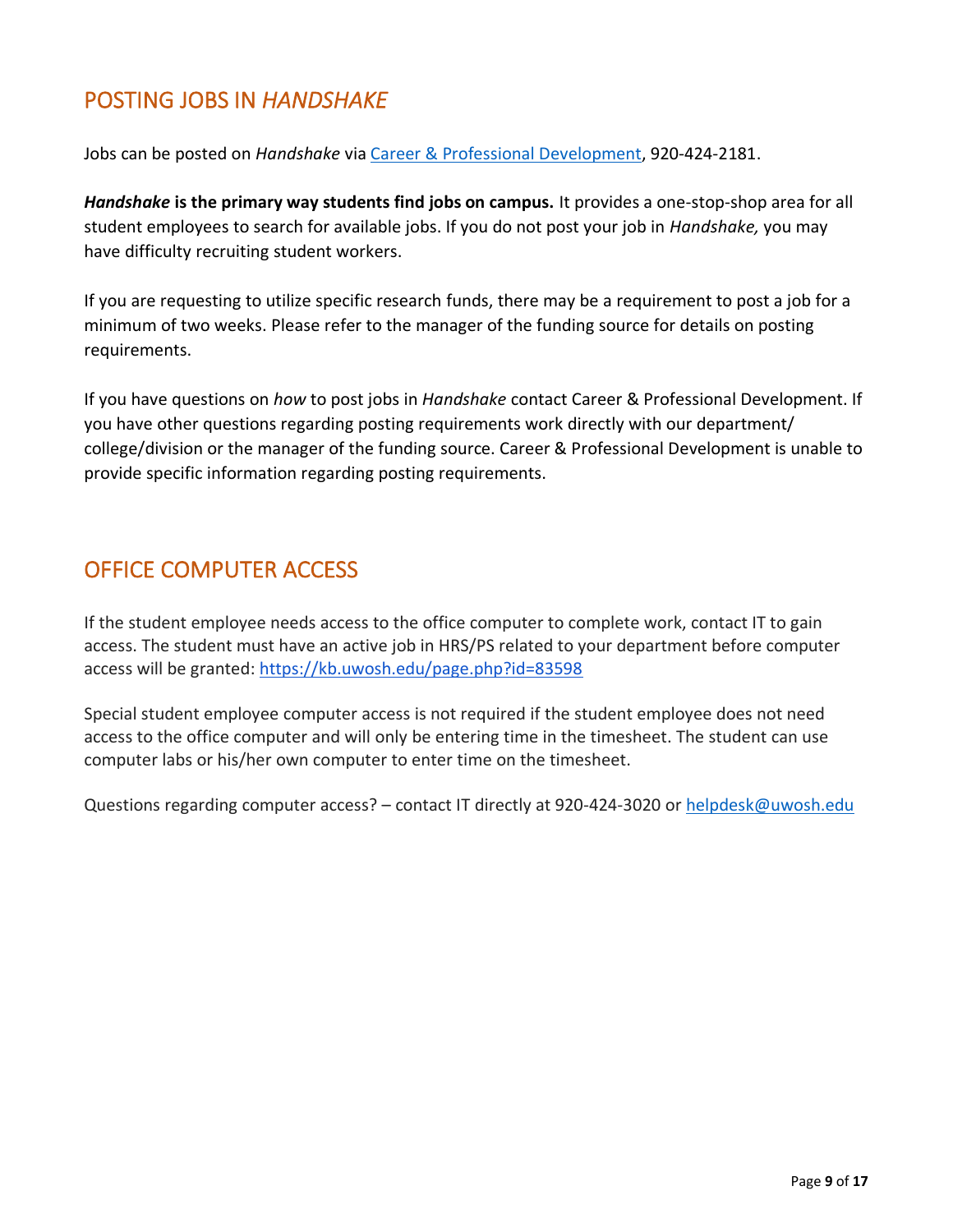# <span id="page-9-0"></span>FUNDING SOURCE INFORMATION

| <b>Funding Option</b>                    | <b>Details</b>                                                                                                                                                                                                                                                                                                                                                                                                                                                                                                                                                                                                                                                                                                                                                                                                                |
|------------------------------------------|-------------------------------------------------------------------------------------------------------------------------------------------------------------------------------------------------------------------------------------------------------------------------------------------------------------------------------------------------------------------------------------------------------------------------------------------------------------------------------------------------------------------------------------------------------------------------------------------------------------------------------------------------------------------------------------------------------------------------------------------------------------------------------------------------------------------------------|
| Work Study                               | Federally funded program<br>$\bullet$<br>75% from federal funds; 25% from department funds<br>$\bullet$<br>Awarded to the <i>student</i> not the job. All jobs will draw off work study until exhausted<br>$\bullet$<br>Once work study award is depleted wages will automatically be charged 100% from<br>$\bullet$<br>department funds (student assistants)<br>Student and EUC can review work study balances in PeopleSoft Titan Admin; balance is<br>$\bullet$<br>the total award, including both 75% federal and 25% department portions, not split<br>EUC can also view current balances in HRS<br>$\bullet$<br>Students can request more work study via Financial Aid<br>When enter funding string in HRS only indicate the department funding string; system<br>$\bullet$<br>automatically portions out appropriately |
| <b>Division</b><br><b>Assisted Funds</b> | Each year the Chancellor's Office distributes funds to each division that can be<br>$\bullet$<br>distributed to departments that will offset the cost of wages for student employees<br>Each division sets their own criteria and timeline for fund distribution<br>$\bullet$<br>If using these funds, the job must be posted in Handshake for a minimum of two weeks<br>٠<br>All questions regarding these funds should be directed to the appropriate vice<br>$\bullet$<br>chancellors or dean's office                                                                                                                                                                                                                                                                                                                     |
| Student<br>Assistants                    | 100% of student wages are charged to the department<br>$\bullet$<br>Once the work study award has been depleted 100% of the wages will be charged<br>$\bullet$<br>here. This automatically occurs; there is no notification                                                                                                                                                                                                                                                                                                                                                                                                                                                                                                                                                                                                   |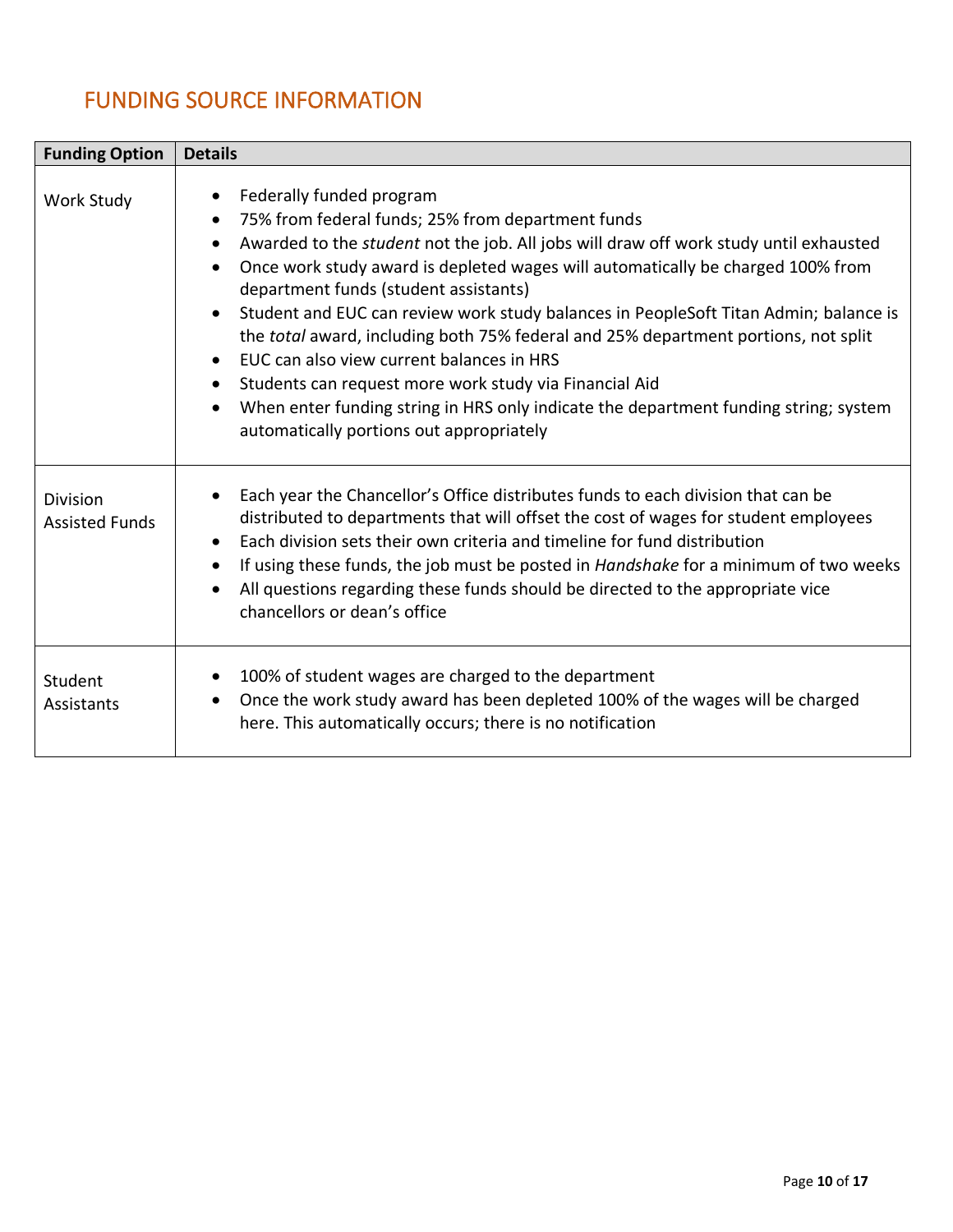## <span id="page-10-0"></span>JOB MANAGEMENT

## <span id="page-10-1"></span>INFORMATION REQUIRED TO COMPLETE HIRE OR REHIRE

To hire a student employee, the supervisor should collect/determine the following information. Connect with the departmental EUC or office support staff if you have questions.

- Student 7-Digit Titan ID (and/or HRS 8-digit ID and/or SSN (Social Security number), if known)
- Student Formal Name
- Status of Student's Employment
	- o Rehire in Same Department previous job ended, rehiring even if different working title
	- $\circ$  First Time Hire in Job Role within Same Department has current active job with department but this is different role/pay/title
	- $\circ$  First Time Hire with Department never worked in department before, indicated has worked on campus before
	- o First Time Hire Never Worked on campus before
- Effective Date of Hire
- Expected Job End Date
- Department Working For
- Job Title and Working Title
- Compensation Rate (hourly pay rate)
- Funding String to charge wages (xxx-xxxxxx-x)
- Primary and back up approvers (include HRS 8-digit Empl ID if known)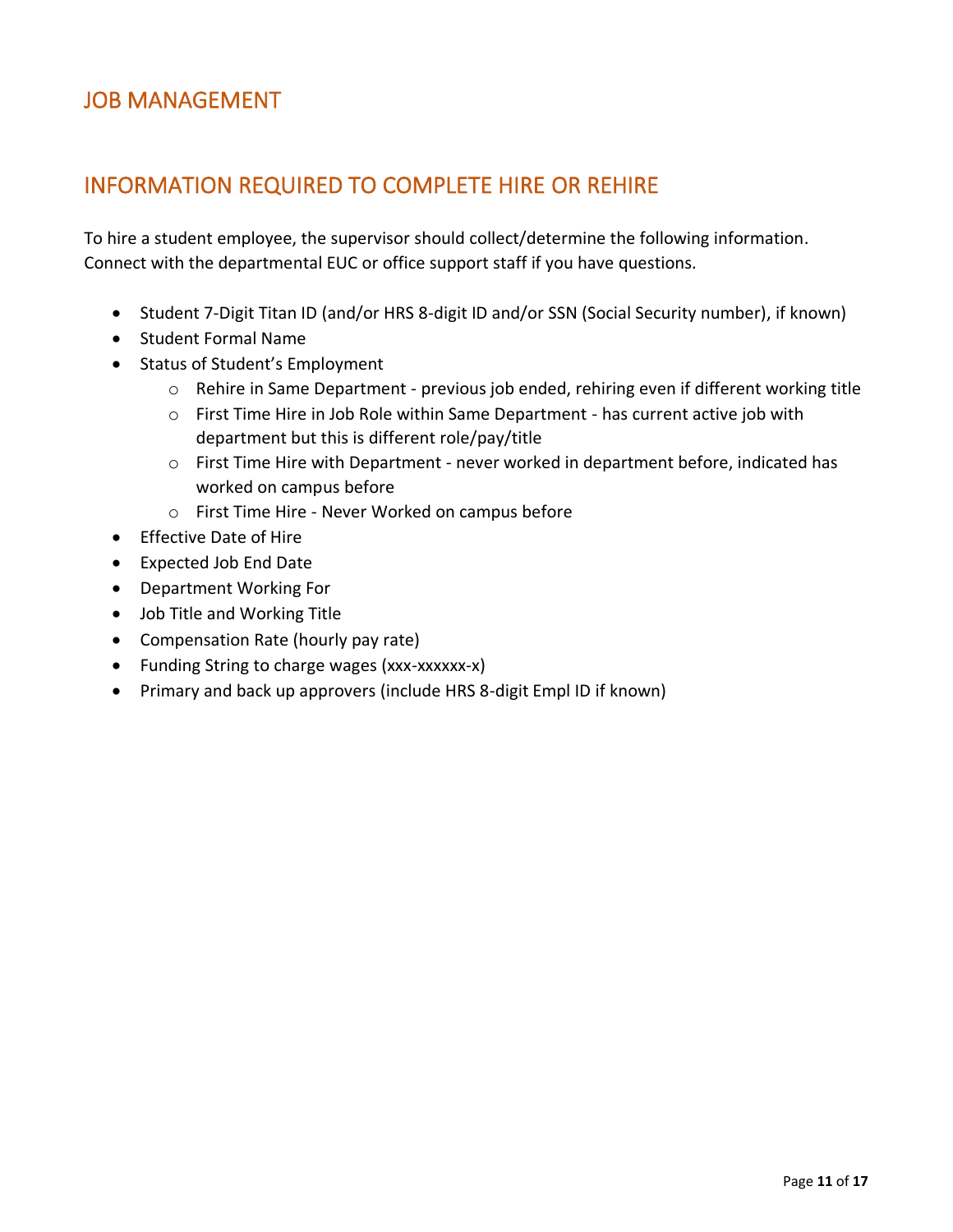## <span id="page-11-0"></span>JOB TITLES, PAY RATES, AND WORKING TITLES

#### **Job Titles**

Job titles are formal titles assigned to designate types of duties performed by an employee and assign specific wage range.

Specific job *codes* are assigned in order to enter the title in the HRS payroll system.

There are three (3) main titles used for student employment:

- Student Help (94870)
- Student Help Intermediate (94871)
- Student Help Advanced (94872)

The pay rate (hourly wage) is determined by the degree to which the expected duties of the position fall within the scope of each title. Refer to the next page for job duties related to each job title and the pay ranges.

The job titles listed below require prior approval from Human Resources:

- Student Help Residence Hall (94873)
	- $\circ$  only used by Residence Life for Community Advisors paid via lump sum
- Student Help Special (94874)
	- $\circ$  only used for unique positions similar to Community Advisors; paid via lump sum

#### **Titles and Ranges:**

#### **Job Title: Student Help HRS Job Code: SH001**

Work is performed under close supervision. Procedures and tasks are well established. Decision making is limited. The consequence of error is minimal to correctable. Accountability and scope of operation are low to moderate. Work is frequently reviewed. No leadership role assigned to worker. No previous skill or technical knowledge is required. Training takes place on the job.

#### Skill level: Wage Range:

- "Being there"\$7.25 to \$9.25 per hour
- Tasks and duties are routine
- Accountability is minimal
- Procedures are well established
- Errors are corrected with ease
- All/most of work done is reviewed

#### **Job Title: Student Help Intermediate HRS Job Code: SH002**

Work that requires, for a portion of the time, some independent judgment and initiative, and/or previous skill or technical knowledge.

#### Skill Level: Wage Range:

- Errors are correctable\$7.90 to \$12.00 per hour
- Accountability is increasing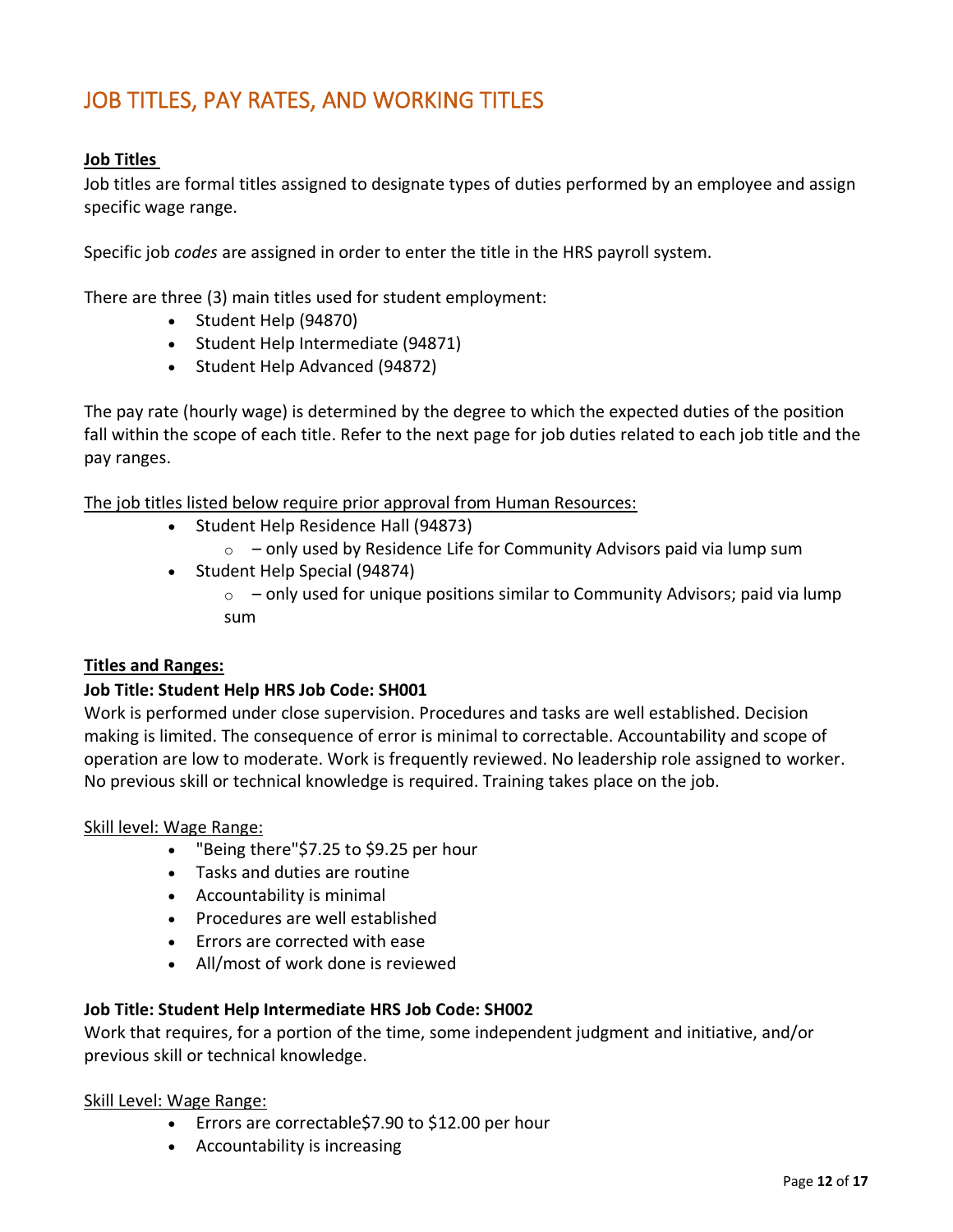- Scope of work reaches across department
- Few unpleasant/undesirable tasks hence little difficulty in finding people to do the job
- Work is reviewed periodically
- Procedures are general, workers must exercise some judgment
- Easily acquired skills
- Generous supply of workers with the required skill, specialized knowledge or experience are available

### **Job Title: Student Help Advanced HRS Job Code: SH003**

Work that requires, for a major portion of the time, some advanced or specialized knowledge, skill, or ability.

Work that may involve some supervisory responsibilities; Includes graduate students and duties in teaching or administration requiring advanced discipline, skill, or knowledge.

### Skill Level: Wage Range:

- Accountability may include work done by others\$8.90 to \$17.00 per hour
- Leads others in work (2-3 people, less than 50% of time)
- Errors may result in problems, but correctable
- Scope of operation reaches other work units both horizontally and/or vertically
- Work is reviewed occasionally
- Supply of workers with the required skill, specialized knowledge or experience is limited
- Skills and knowledge required more complex
- $\circ$  It is at the discretion of the department/supervisor for setting the hourly rate of pay as long as it meets the federal minimum wage requirement. All students are paid hourly except for community advisors for Residence Life and those working with summer camps via specific departments across campus. These positions are unique – requiring continual on call hours within a 24-hour period.
- o *If you feel the position warrants a lump sum payment, please reach out to Human Resources. You will be required to submit a justification form and have it approved by Human Resources prior to the student beginning work.*

### **Working Titles**

- o Working Titles are the only way a student employee can tell the difference between multiple jobs for time entry. If all the working titles are the same as the job title, then the student will not know what hours are to be entered on which timesheet for any specific department.
- $\circ$  Include the department name as the working title and/or a specific title that describes the work they are doing.

Examples of Working Titles: Music Oboe Teacher Marketing Assistant Parking Attendant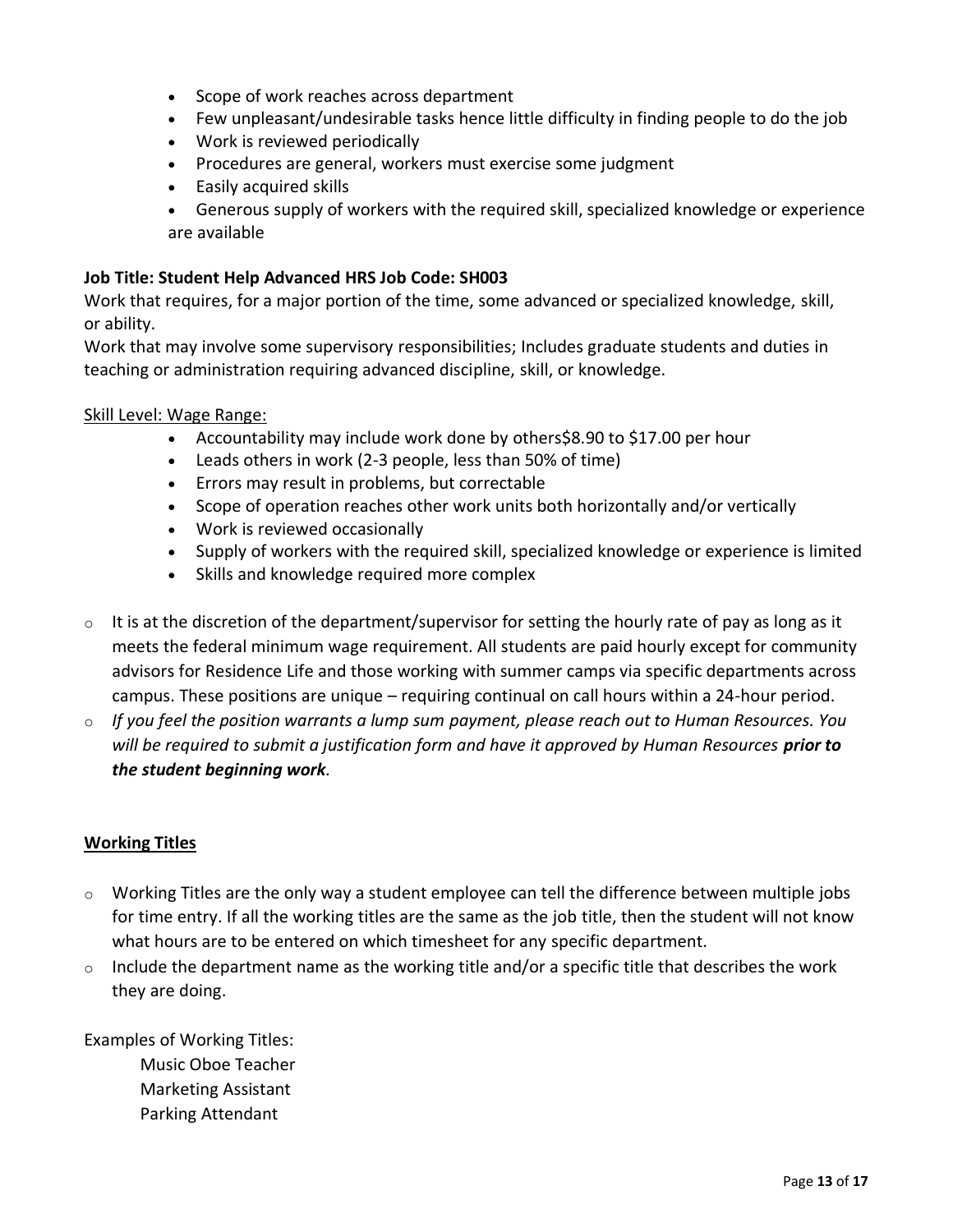## <span id="page-13-0"></span>EMPLOYMENT STATUS CHANGES

### <span id="page-13-1"></span>INFORMATION REQUIRED TO COMPLETE AN EMPLOYMENT STATUS CHANGE

To make changes to a student's current job the supervisor should collect/determine the following information and provide it to the EUC as soon as it is known.

- Student HRS 8-digit ID (and/or Titan 7-digit ID and/or SSN, if known)
- Student Formal Name
- Effective Date of Change
- Type of Change
	- o Expected Job End Date
	- o Compensation Rate (hourly pay rate)
	- o Funding String to charge wages (xxx-xxxxxx-x)
	- o Job Title and/or Working Title
	- o Primary and back up approvers (include HRS 8-digit Empl ID if known)

#### <span id="page-13-2"></span>PAY RATE CHANGES

- $\circ$  It is at the discretion of the department/supervisor to set the scale for pay rate increases for student employees. It is recommended to use a consistent process for all students you employ.
- $\circ$  If you need to update the pay rate for a student employee complete the Pay Rate Change Request being sure to have all signatures. Once completed and signed email to [studentemploy@uwosh.edu](mailto:studentemploy@uwosh.edu) for processing. All pay rate changes need to be submitted to Human Resources *prior to* the effective date of the change.
- o The **Pay Rate Change Request** form can be found on the Human Resources Forms page under the Hiring Paperwork section in the Student Employment area. [Pay Rate Change Request](https://uwosh.edu/hr/wp-content/uploads/sites/90/2021/11/Student-Pay-Rate-Change-Request-Form.xlsx)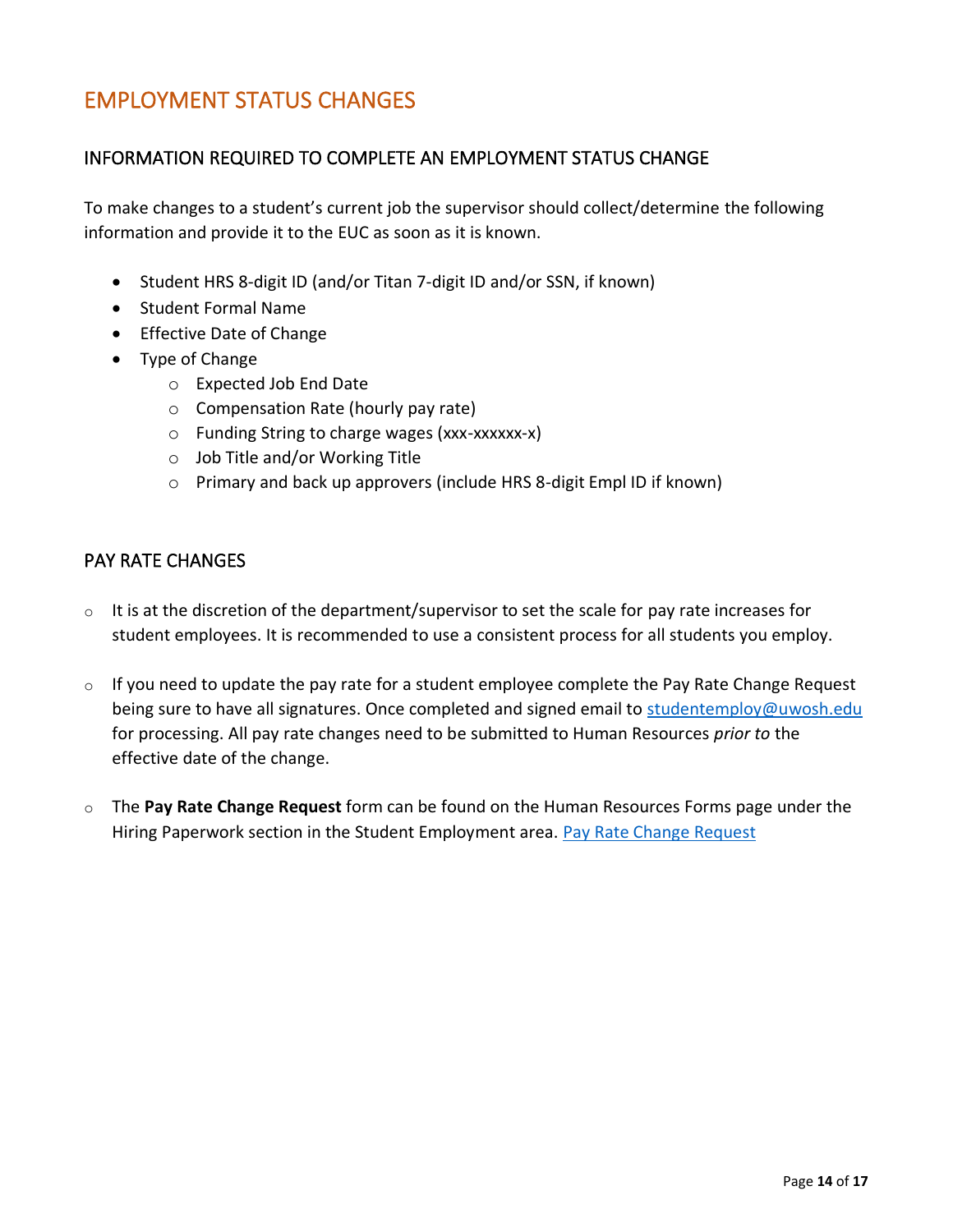### <span id="page-14-0"></span>EXPECTED JOB END DATE

If the expected job end date needs to be extended because the student will continuously work

- o The supervisor should contact the EUC to have the date changed.
- o This needs to be completed *prior* to the current expected job end date or the student will not have access to enter hours or view payments.

If the student is working in spring semester, not working in the summer, and returning to work in the fall semester

- $\circ$  The expected job end date will need to be set for spring semester, allowing the job to term over summer.
- $\circ$  The supervisor should notify the EUC as soon he/she knows the job needs to be rehired with an effective date in the following fall semester. The supervisor does not need to wait until fall semester to notify the EUC of the rehire.
- o New fiscal year funding will need to be entered.

### **In both cases the supervisor should include all appropriate information to effectively rehire the student.**

### <span id="page-14-1"></span>TERMINATION / RESIGNATION

#### Student is No Longer Working for Supervisor

- $\circ$  The supervisor should contact the EUC immediately with the last day physically working so the job can be termed in HRS.
- o All hours worked must be entered in the timesheet by the end of the student's last day of work to ensure the hours can be processed for payment.

#### Job Termed in Error

- $\circ$  If the expected job end date is not updated prior to the process the job will automatically term.
- $\circ$  Supervisors should contact the EUC immediately to have the job rehired due to a term in error, providing the new expected job end date.

#### <span id="page-14-2"></span>NEW FUNDING SOURCE

- o When a new funding source is available the supervisor should contact the EUC to update the funding in HRS.
- $\circ$  Supervisors should include the entire funding string (xxx-xxxxxx-x) and the effective date of the change. This should be done prior to the desired effective date.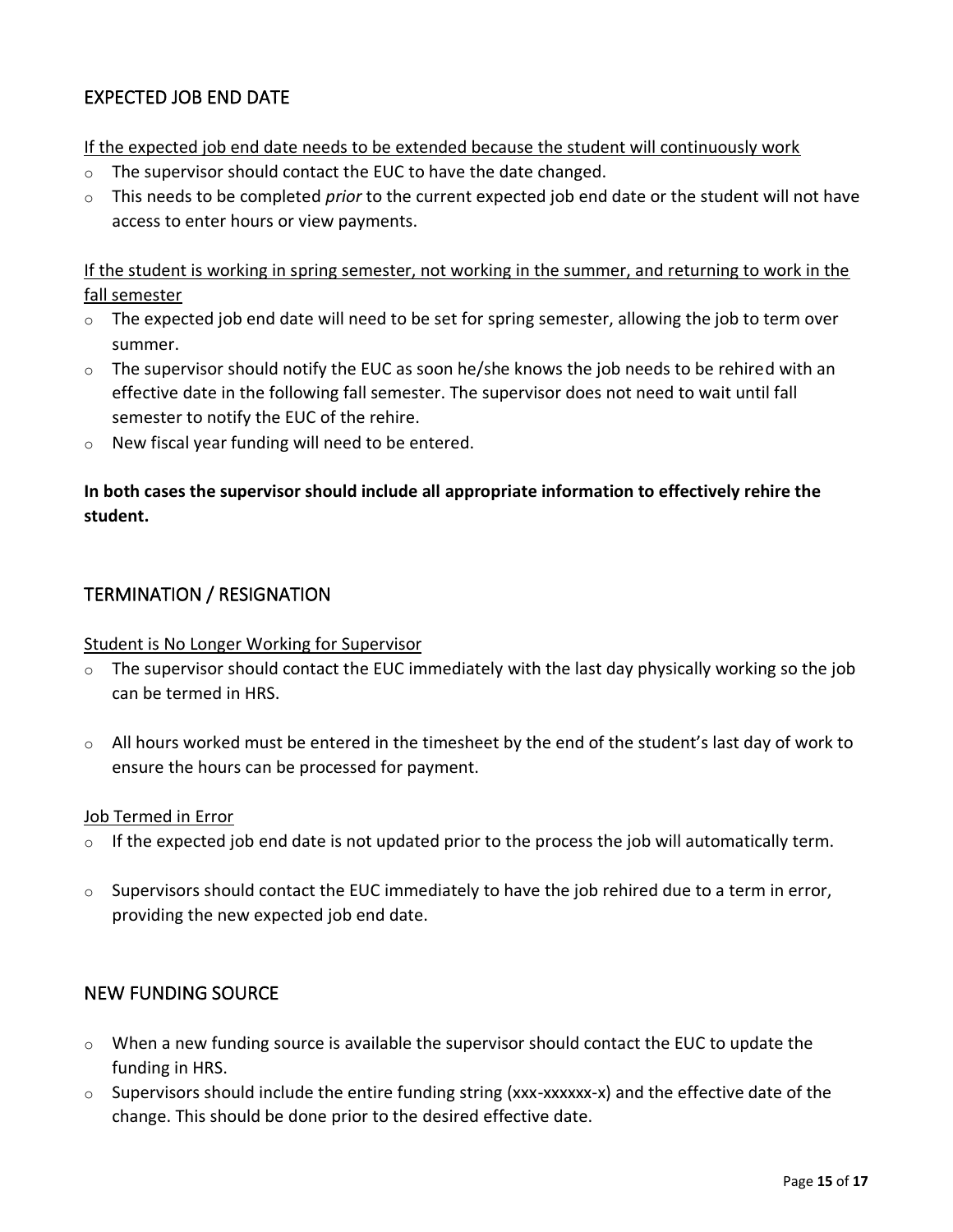# <span id="page-15-0"></span>TIME ENTRY, APPROVALS, & PAYMENT METHOD

### **Pay Period**

A pay period is two weeks in duration. The [biweekly payroll schedule](https://www.wisconsin.edu/ohrwd/benefits/general-employee-info/payroll/) is available online. If supervisors do not approve time the student will not be paid.

### <span id="page-15-1"></span>Time Entry Instructions

All hours must be entered by the end of the last day of the pay period

All hours should be entered on the day the student *actually worked*; falsification of timesheet hours is a federal crime and is grounds for dismissal of the student and the supervisor where appropriate

If the job does not start on the first day of the pay period, students may need to view the timesheet by day to enter hours

- [Time Entry Instructions](https://uwservice.wisconsin.edu/docs/publications/phit_enter_time.pdf) (Hourly Students Only)
- [Shift Ending at Midnight](https://uwservice.wisconsin.edu/docs/publications/phit_shift_ending_at_midnight.pdf)
- [Shifts Crossing at Midnight](https://uwservice.wisconsin.edu/docs/publications/phit_shifts_crossing_midnight.pdf)
- [Lump Sum \(ACAHW\) Entry Instructions](https://uwosh.edu/hr/wp-content/uploads/sites/90/2015/11/LumpTSEntryGuide-1.pdf) (Lump Sum Payments Only)
- [Login to My UW System:](https://wayf.wisconsin.edu/DS/WAYF?entityID=https%3A%2F%2Fmy.wisconsin.edu%2Fshibboleth&return=https%3A%2F%2Fmy.wisconsin.edu%2FShibboleth.sso%2FDS%3FSAMLDS%3D1%26target%3Dcookie%253A1489079730_7079) timesheet entry and earnings statement retrieval

### <span id="page-15-2"></span>Approval Schedule

**It is the supervisor's responsibility to ensure the student is entering the appropriate hours and to approve time by the approval deadline.** 

The approval schedule and reference materials can be found on the Human Resources [Supervisor's](https://uwosh.edu/hr/policies-procedures/supervisors-toolkit/)  [Toolkit](https://uwosh.edu/hr/policies-procedures/supervisors-toolkit/) webpage

#### **HRS Rounding of Hours**

HRS rounds hours based on the total hours and minutes reported per punch (time entry), not per shift: <https://kb.wisc.edu/hrs/page.php?id=48921>

| <b>Rounding of</b> | <b>Minutes</b>    | 0.0-7.5 | 5-<br>-22.J<br>$\cdot$ $\sim$ | 22.5-37.5 | . גבל-י<br>37.J | 52.5-60 |
|--------------------|-------------------|---------|-------------------------------|-----------|-----------------|---------|
| Hours              | <b>Hundredths</b> | v.v     | 0.25                          | 0.50      | u. / J          | 1.0     |